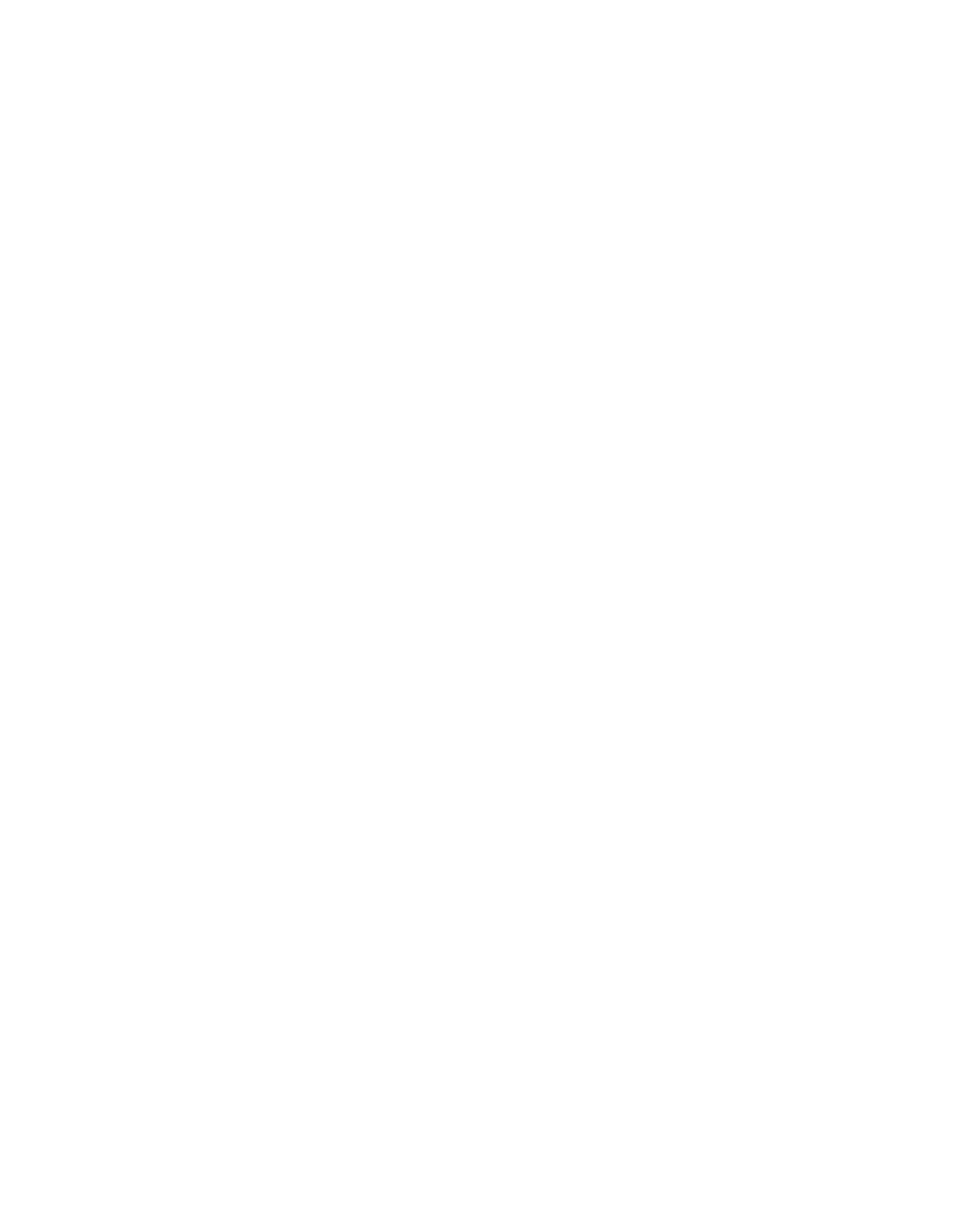# *City of Lyons*

*161 NE Broad St Lyons, GA 30436 Office (912) 526-3626 Fax (912) 526-0607*



# **CHARITABLE ORGANIZATION APPLICATION FOR FUNDING**

| Legal Status () Private nonprofit () Community association () Other<br>(Please explain in space below) |  |                                                                                                     |  |  |  |  |  |
|--------------------------------------------------------------------------------------------------------|--|-----------------------------------------------------------------------------------------------------|--|--|--|--|--|
|                                                                                                        |  | Agency 501 c 3 Number ______________________________ Or Federal Tax ID Number _____________________ |  |  |  |  |  |
| () Capital costs (construction or large specific purchase)<br>() Operating costs                       |  |                                                                                                     |  |  |  |  |  |
| PROGRAM INFORMATION                                                                                    |  |                                                                                                     |  |  |  |  |  |
| space provided below                                                                                   |  | Describe the overall public purpose your agency meets (pleas limit your response using only the     |  |  |  |  |  |

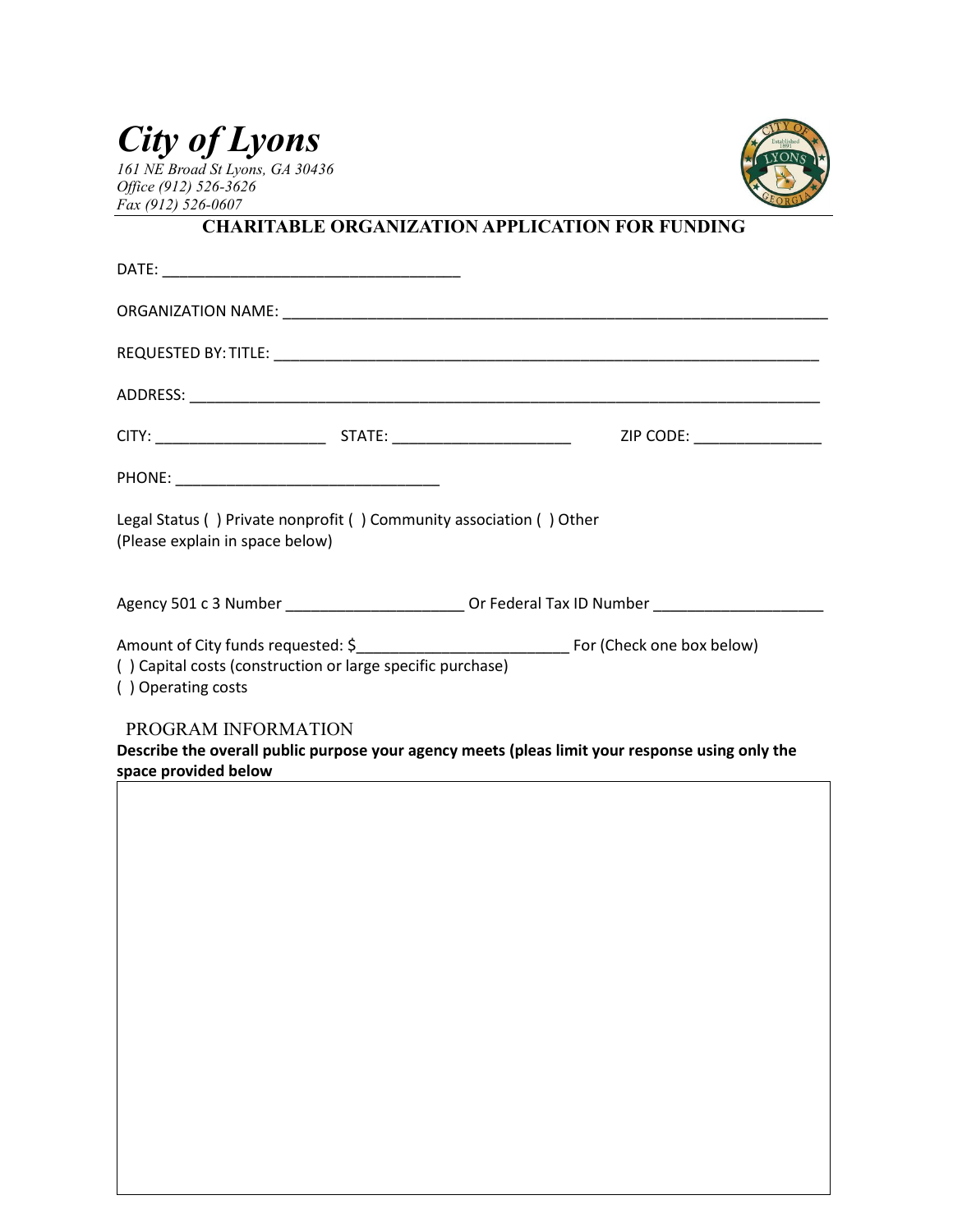**Describe the impact city funds would have on your organization (pleas limit your response using only the space provided below)**

**Describe the impact your organization has on the quality of life for the citizens of the City of Lyons and Local Toombs County Residents (please limit your response using only the space provided below)**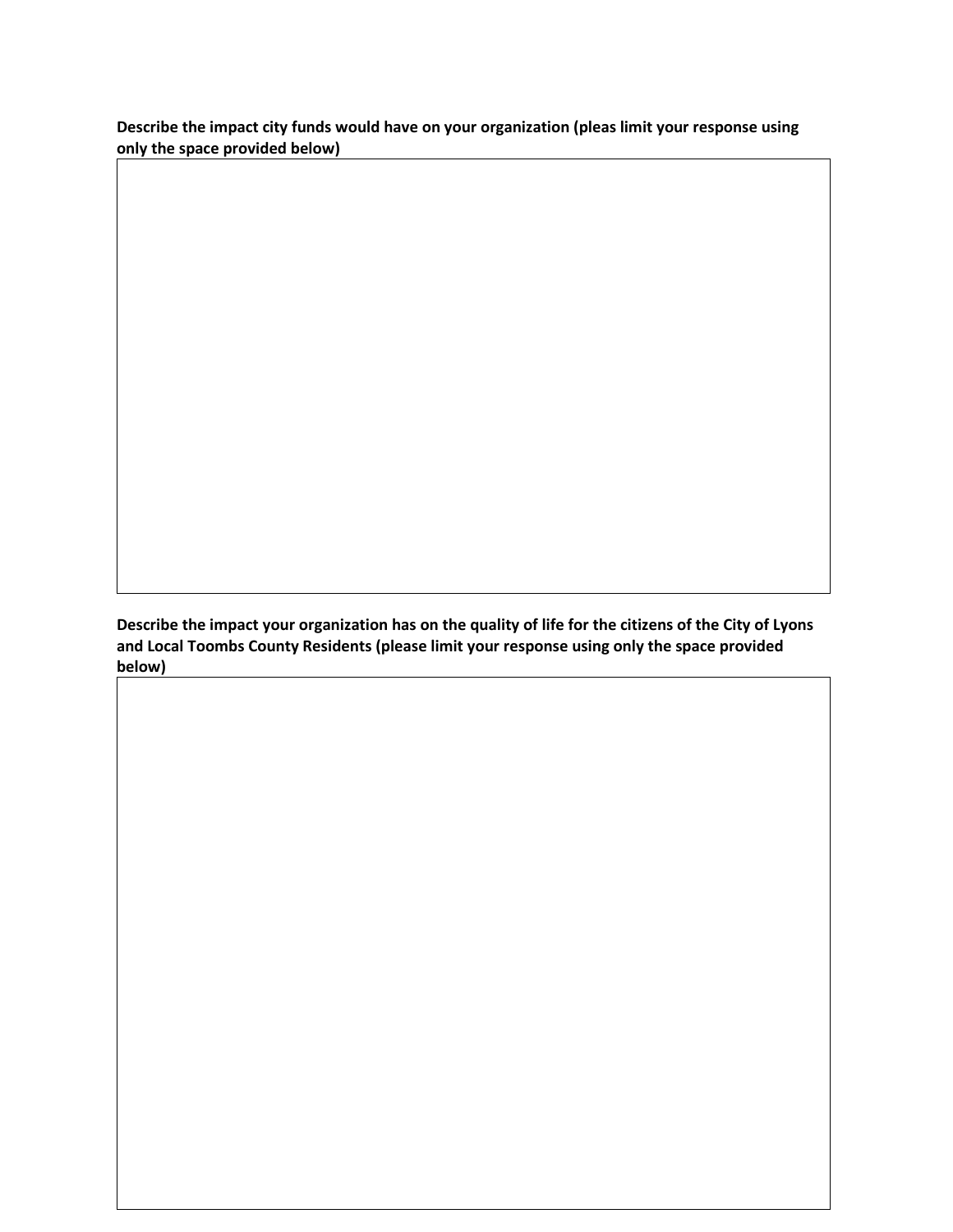### FINANCIAL INFORMATION

#### **List your agency principal sources of funding including corresponding percentages of budget**

#### **Provide the following budget expense information in percentages for current year**

Salaries and Fringe Benefits: \_\_\_\_\_\_\_\_\_\_% of annual budget Operating Expenses: \_\_\_\_\_\_\_\_\_\_% of annual budget

#### **CERTIFICATION**

As the chief executive officer of this agency, or his/her designee, I certify that the above information is true and complete to the best of my knowledge and belief; I further agree that any funds received in response to this grant application will be used for the purposes for which they were requested

| Signature of Executive |  |
|------------------------|--|
| Date:                  |  |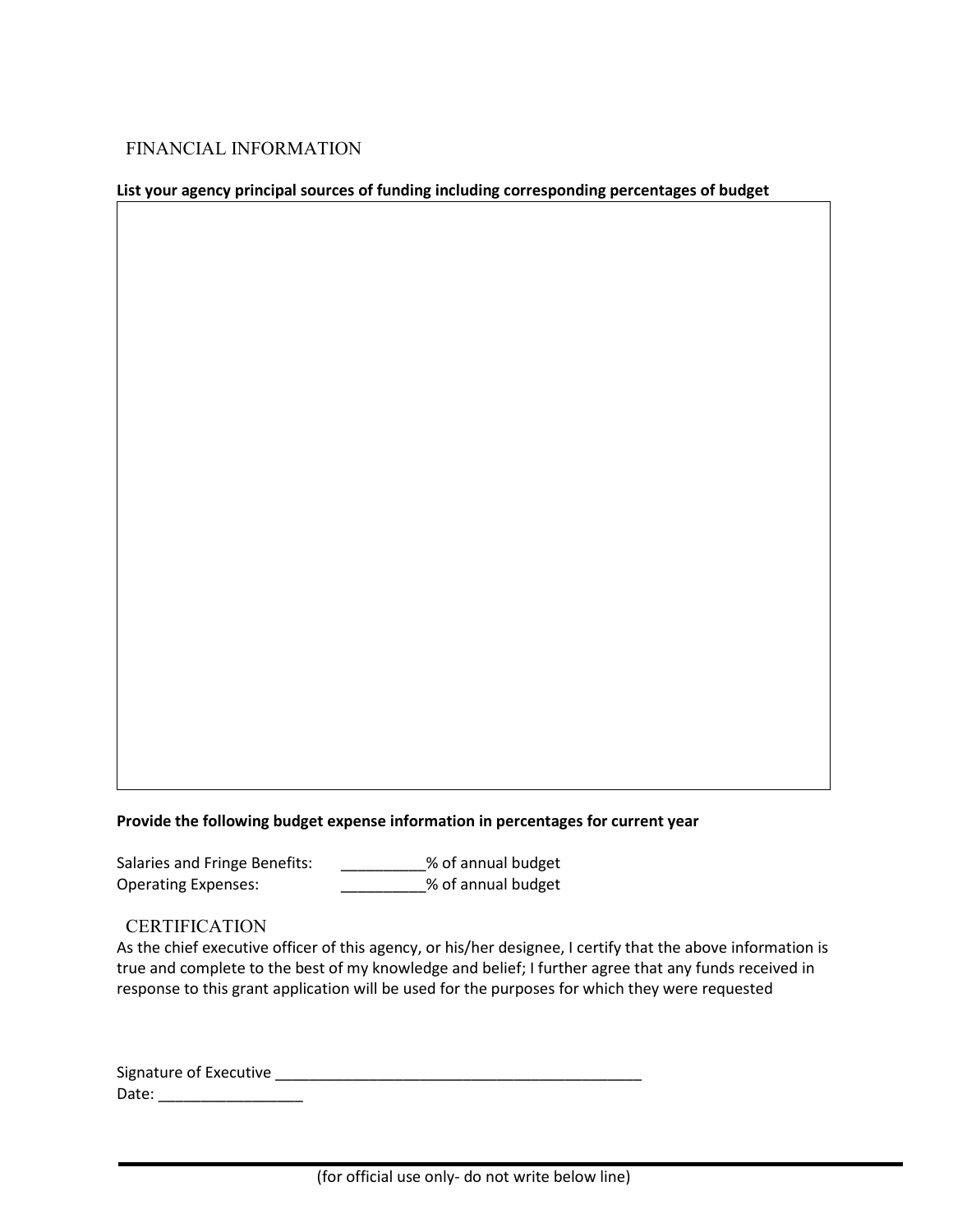## **CITY OF LYONS CHARITABLE ORGANIZATION FUNDING EVALUATION FORM**

City of Lyons Charitable Organization Funding Evaluation Criteria Form

\_\_\_\_\_\_\_\_\_\_\_\_\_\_\_\_\_\_\_\_\_\_\_\_\_\_\_\_\_\_

*Directions: Each council member will please read the submitted funding applications and use one copy of this form lo evaluate each application. Attach the completed evaluation form to each application and organize the applications in order of highest to lowest total scores. Be prepared to discuss your evaluation findings with other council members to determine final results*

*Agency/Organization Name:*

*Total score for this application is:*

| Organization and Purpose of Funds Criteria                                                                                                                                                                                                                           |                                                                                                                                     |                                                   |                             |        |   |                          |                          |                          |                               |          |          |
|----------------------------------------------------------------------------------------------------------------------------------------------------------------------------------------------------------------------------------------------------------------------|-------------------------------------------------------------------------------------------------------------------------------------|---------------------------------------------------|-----------------------------|--------|---|--------------------------|--------------------------|--------------------------|-------------------------------|----------|----------|
|                                                                                                                                                                                                                                                                      | High                                                                                                                                |                                                   |                             |        |   |                          |                          | Low                      |                               |          |          |
| 1. The application meets a public in need of the citizens<br>of Lyon that is not addressed by the City of Lyons<br>services or supplements an existing service provided by<br>the City of Lyons or implements an identified goal<br>established by the City Council. |                                                                                                                                     | 9<br>Comments:                                    | 8                           | 7      | 6 | 5                        | $\overline{4}$           | 3                        | $\overline{2}$                | 1        | 0        |
| 2. The percentage of City of Lyons residents served by<br>the funds is high or the service provided to the population<br>directly benefits the City of Lyons.                                                                                                        | 1 <sub>O</sub>                                                                                                                      | $\mathbf Q$<br>8<br>7<br>5<br>4<br>6<br>Comments: |                             |        |   |                          | 3                        | $\overline{2}$           | 1                             | $\Omega$ |          |
| 3. The listed goals or outcomes and plan for the funds are<br>clearly defined and quantifiable.                                                                                                                                                                      |                                                                                                                                     | $\mathbf Q$<br>Comments:                          | 8                           | $\tau$ | 6 | $\overline{5}$           | $\overline{4}$           | $\mathcal{E}$            | $\mathcal{L}$                 | 1        | $\Omega$ |
| 4. The organization has a high level of coordination and<br>collaboration with other relevant agencies/organizations<br>serving similar populations.                                                                                                                 | 10                                                                                                                                  | Q<br>Comments:                                    | $\mathcal{R}_{\mathcal{A}}$ | $\tau$ | 6 | $\overline{5}$           | $\overline{\mathcal{A}}$ | $\mathcal{E}$            | $\mathfrak{D}$                |          | 0        |
| 5. The goals and outcomes for the funding serve basic<br>needs of a vulnerable population.                                                                                                                                                                           | $\overline{5}$<br>$\mathcal{E}$<br>$\overline{2}$<br>$\tau$<br>$\mathbf Q$<br>8<br>$\overline{\mathcal{L}}$<br>6<br>10<br>Comments: |                                                   |                             |        |   |                          |                          |                          | 0                             |          |          |
| 6. Financial statements for this organization demonstrate<br>effective accounting of funds.                                                                                                                                                                          |                                                                                                                                     | $\mathbf Q$<br>Comments:                          | 8                           | 7      | 6 | 5                        | $\overline{4}$           | 3                        | $\overline{2}$                | 1        | $\Omega$ |
| 7. Organization demonstrates a clear financial need for<br>the requested funds.                                                                                                                                                                                      |                                                                                                                                     | $\mathbf Q$<br>Comments:                          | 8                           | $\tau$ | 6 | $\overline{\phantom{0}}$ | $\overline{4}$           | $\mathcal{E}$            | $\mathfrak{D}_{\mathfrak{p}}$ | 1        | $\Omega$ |
| 8. Organizations funding request is a desirable endeavor<br>and inline with Citizens concerns.                                                                                                                                                                       | 10                                                                                                                                  | $\mathbf Q$<br>Comments:                          | 8                           | $\tau$ | 6 | $\overline{5}$           | 4                        | $\overline{\mathcal{E}}$ | $\overline{2}$                | 1        | 0        |